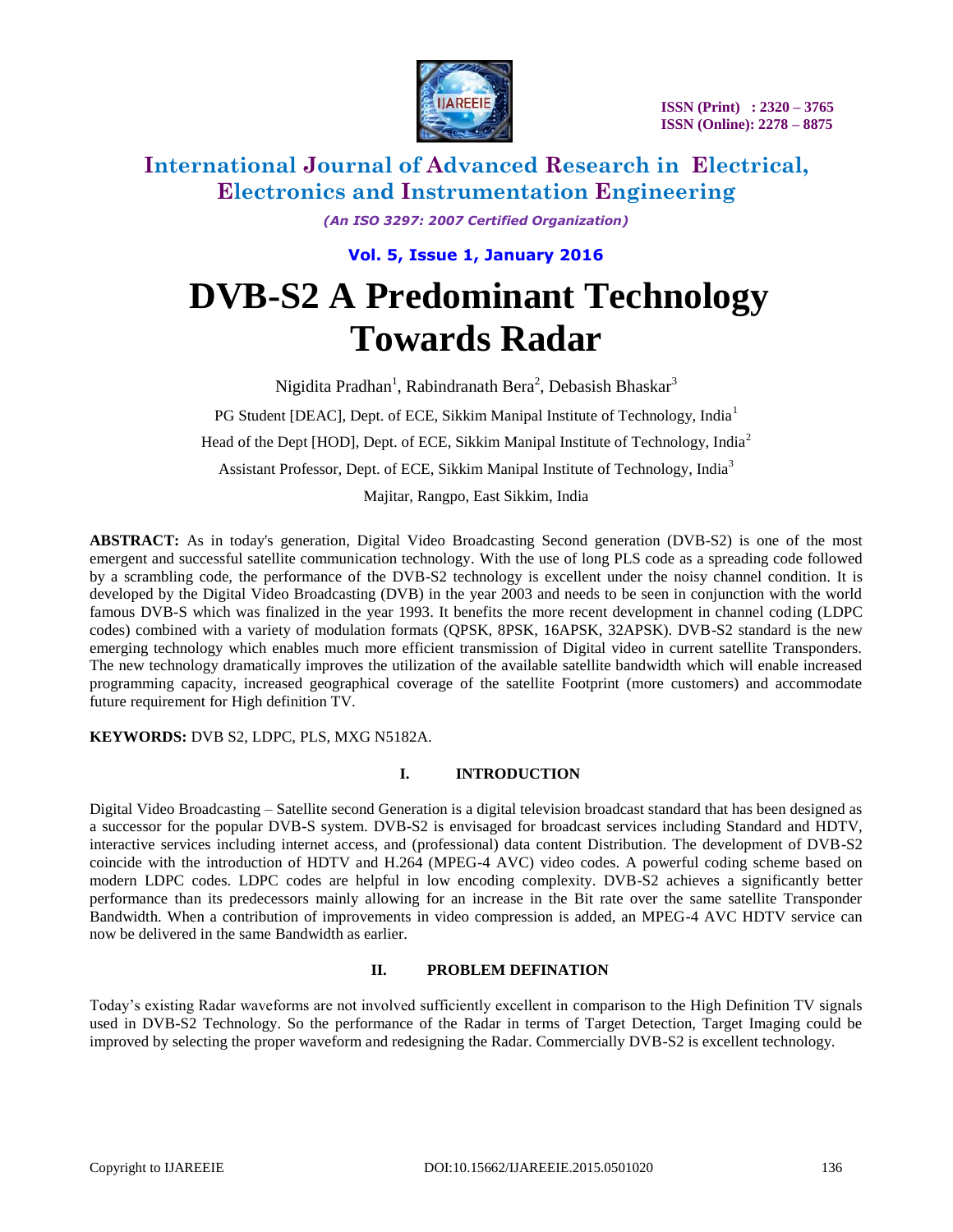

*(An ISO 3297: 2007 Certified Organization)*

### **Vol. 5, Issue 1, January 2016**



Fig.-1: Basic Block Diagram

### **A.DVB S2 waveform, Generation to hardware realization:**

PL Framer is the tool where, the spreading operation is done on the baseband PN Sequence. This spreading code is a Reed-Muller Code. The PL Framer block is used to implement the Physical Layer framer process, according to the figure below. The PL Framing sub-system shall generate a physical layer frame (named PLFRAME) by performing the following processes:

1. XFECFRAME slicing into an integer number S of constant length SLOTs (length: M = 90 symbols each); S shall be according to the table below.

S=Number of slots (M=90 Symbols) per XFECFRAME

| Table:01          |                                             |              |                                             |                   |  |  |
|-------------------|---------------------------------------------|--------------|---------------------------------------------|-------------------|--|--|
|                   | $n_{\text{ldpc}} = 64800$<br>(normal frame) |              | $n_{\text{ldpc}}$ = 16 200<br>(short frame) |                   |  |  |
| $ηMOD$ (bit/s/Hz) | s                                           | η % no-pilot | s                                           | $\eta$ % no-pilot |  |  |
|                   | 360                                         | 99.72        | 90                                          | 98,90             |  |  |
|                   | 240                                         | 99,59        | 60                                          | 98,36             |  |  |
|                   | 180                                         | 99,45        | 45                                          | 97,83             |  |  |
|                   | 144                                         | 99,31        | 36                                          | 97,30             |  |  |

2. PLHEADER generation and insertion before the XFECFRAME for receiver configuration.

PLHEADER shall occupy exactly one SLOT (length:  $M = 90$  Symbols).

3. Pilot Block insertion (for modes requiring pilots) every 16 SLOTS, to help receiver synchronization. The Pilot Block shall be composed of P=36pilot symbol.

4. The Physical Layer (PL) HEADER is intended for receiver synchronization and physical layer signaling.

After decoding the PLHEADER, the receiver knows the PLFRAME duration and structure, the modulation and coding scheme of the XFECFRAME, the presence or absence of pilot symbols.[2] The PLHEADER (one SLOT of 90 symbols)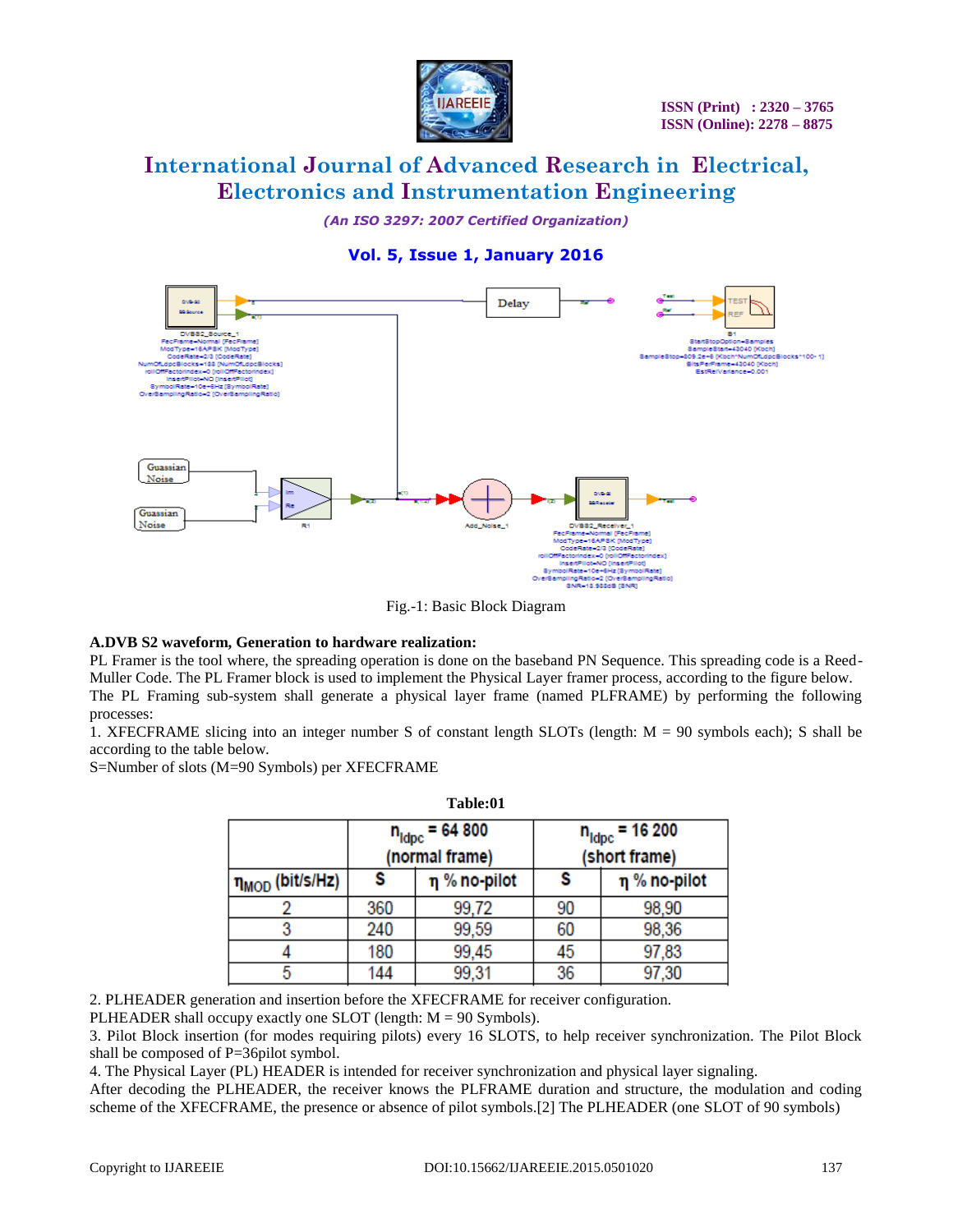

*(An ISO 3297: 2007 Certified Organization)*

### **Vol. 5, Issue 1, January 2016**



Fig.-2: The PLHEADER framing using Reed-Muller Code as the 'PLSCODE'

shall be composed of the following fields:

\*\* SOF (26 symbols), identifying the start of Frame.

\*\* PLS code (64 symbol): PLS (Physical Layer Signaling) code shall be a non-systematic binary code which is nothing but a Reed-Muller code. The formulation is shown below.

 $1 = (111111111111111)$  $v4 = (0000000011111111)$  $v3 = (0000111100001111)$ v2 = (0011001100110011)  $v1 = (0101010101010101)$  $v3v4 = (0000000000001111)$  $v2v4 = (0000000000110011)$  $v1v4 = (0000000001010101)$  $v2v3 = (0000001100000011)$  $v1v3 = (0000010100000101)$  $v1v2 = (0001000100010001)$ 

This is a (16; 11) Reed-Muller code, with min. distance 4. In general for an R(r; m) code, we have

$$
k = 1 + \binom{m}{1} + \binom{m}{2} + \dots + \binom{m}{r}.
$$

We can recursively construct an  $R(r + 1; m + 1)$  code --

twice the length -- from an R(r; m) and R(r + 1; m) code. The binary Reed-Muller code R(r; m) of order 'r' and length  $2^m$ consists of all linear combinations of vectors 'k' associated with Boolean functions. that are monomials of degree  $\leq r$  in 'm' variables.



Fig.-3: Simulated result for the Autocorrelation Nature of the Reed-Muller Code.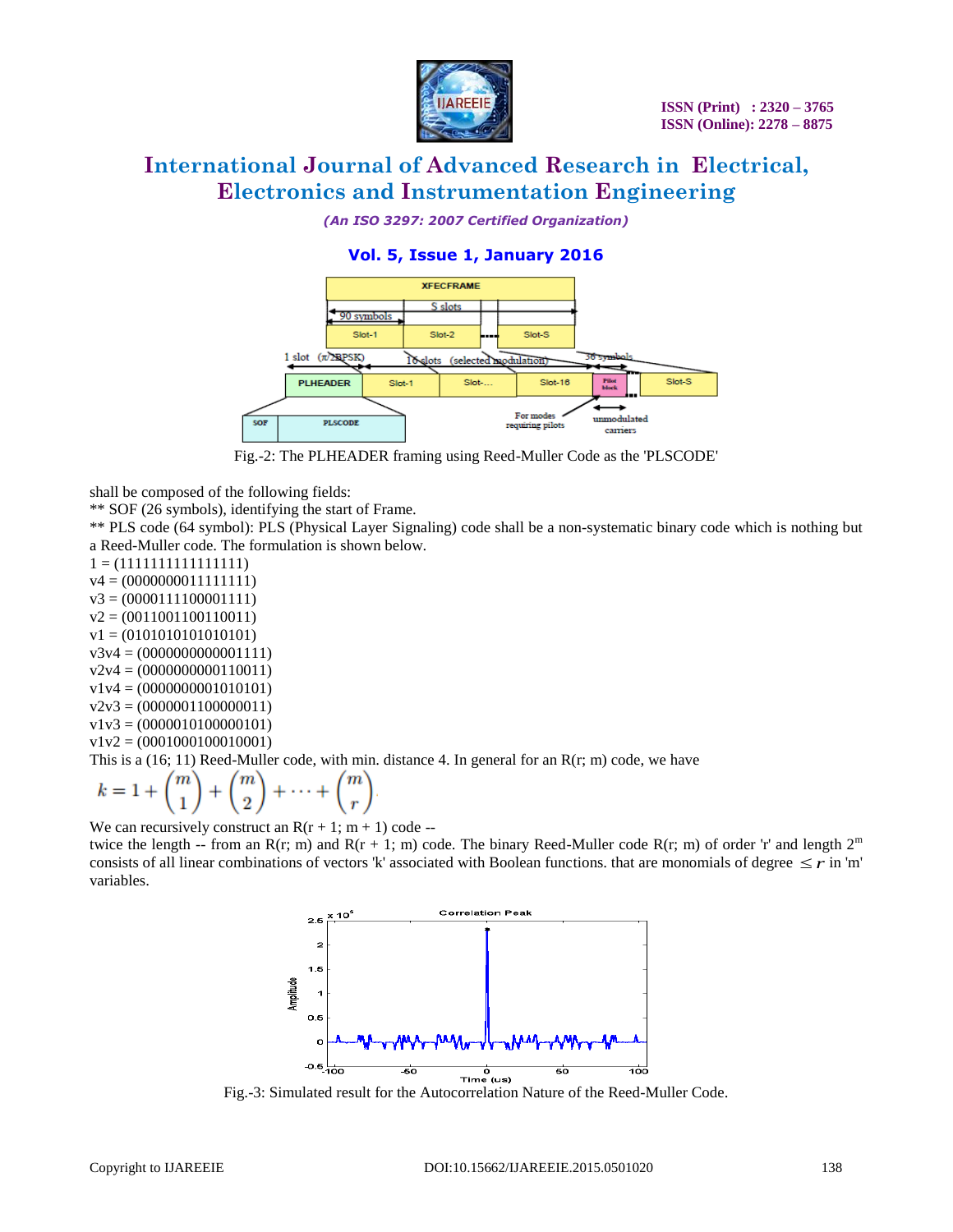

*(An ISO 3297: 2007 Certified Organization)*

### **Vol. 5, Issue 1, January 2016**



Fig.-4: Modified Block Diagram of the DVBS2 Transmitter

### **III. BLOCK DESCRIPTION**

Keysight is focused Electronic Design Automation (EDA) environment for Electronic System Level (ESL). It enables system architecture and algorithm developers to innovate the physical layer of wireless and aerospace/defence. SystemVue 'speaks RF' cuts physical development and verification time in half and connects to your mainstream EDA flow. The source here is the 'Constant' which supports the value i.e., 0,1,2,3. As we are using QPSK modulation technique. Constant is used to trigger the PL Frame after passing through the Mapper. Mapper is used for modulation purpose. It maps the bits into constellation. input of the Mapper is the complex value and the output is XFECFRAME (Complex FECFRAME). It generates Inphase and Qudrature (I, Q) sequence. The input of the Physical Layer Framing in XFECFRAME (Complex FECFRAME). If there is no XFECFRAME ready to be processed or transmit than PL Frame act as the Dummy PL Frame which generates the signal.

The next Block is PL Scramble this block consist of scrambling code sequences which shall be constructed by combining two real m-sequences (generated by means of two generator polynomials of degree 18) into a complex sequence. The output signal of the PL Scrambler is complex signal and it is converted into Rectangular signal using ' CxToRect' block, the signals will be in the form of Real and Imaginary. The signals are fed to the Low Pass Filter (LPF).Then there will be IF up conversion followed by X-Band up conversion. The Signal is dumped into the N5182A (MXG) Vector Signal Generator and using X-Band horn Antenna signal is transmitted from the transmitter. The same signal is received at the receiver using receiver horn Antenna.

### **IV. RADAR SPECIFICATIONS**

### **Radar Parameters**

- Radar Principle: Pulsed Coded Radar with DVB-S2 64-bit length PLS code
- Frequency: 11.5 GHz
- Tx Power: <17dBm EIRP
- Bandwidth:  $40MHz$   $@3$  dB points
- Pulse width: 3 us
- Pulse Repetition Time (PRT): 0.813 ms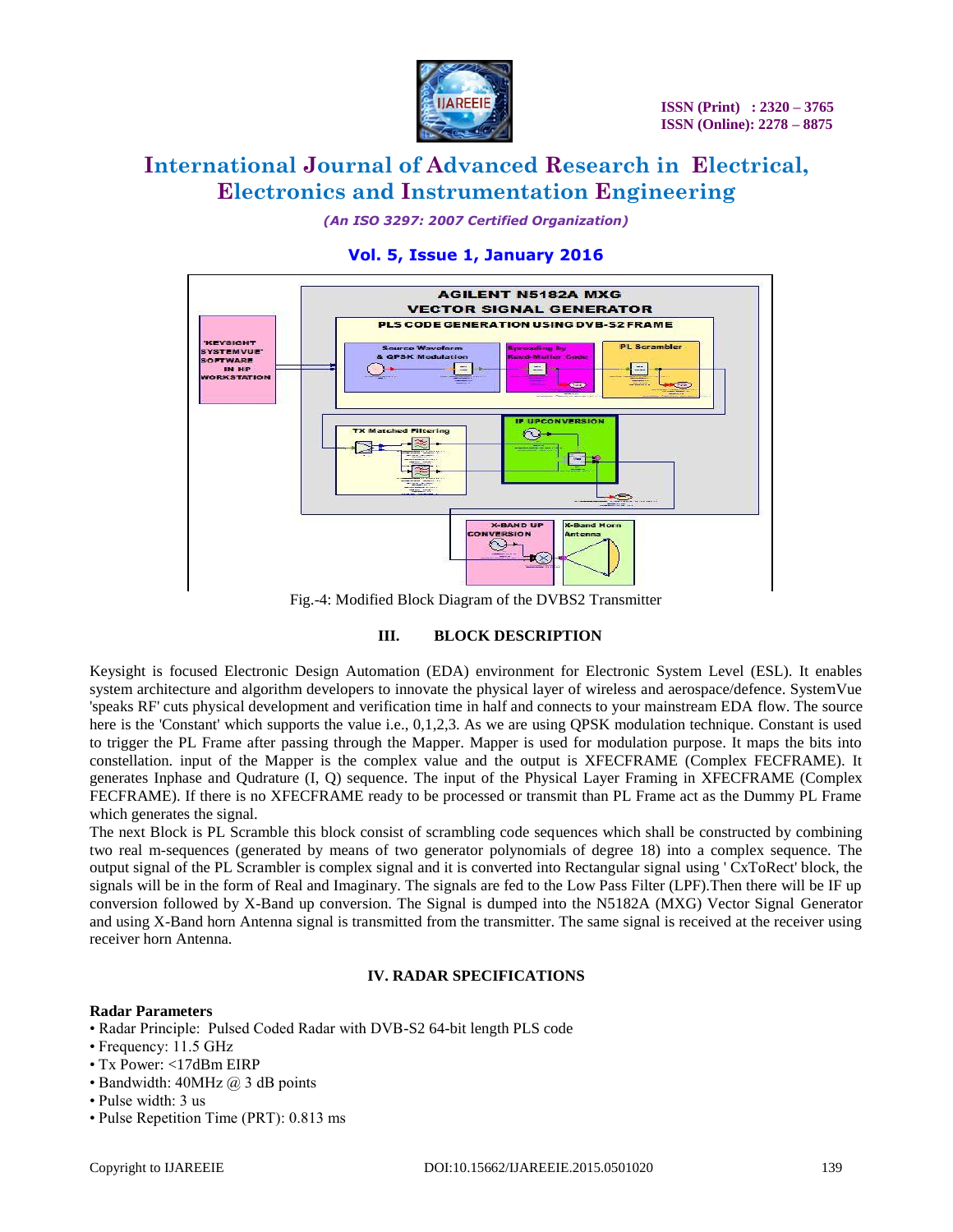

 **ISSN (Print) : 2320 – 3765 ISSN (Online): 2278 – 8875**

# **International Journal of Advanced Research in Electrical, Electronics and Instrumentation Engineering**

*(An ISO 3297: 2007 Certified Organization)*

### **Vol. 5, Issue 1, January 2016**

• Tx Antenna Characteristic: Band- X Band, Gain-17 dbi, 3dB Beamwidth-  $22^0$ 

• Rx Antenna Characteristic: Type- Dish with prime focus horn, Band- X Band, Gain-41.85 dbi, 3dB Beamwidth- $0.49<sup>0</sup>$ 

#### *Object Parameters*

- Number of Objects: 1
- Parameters Types: Range

#### *Range Parameters*

- Detection Range:
- Range (Object) Resolution: 3.75 meter

### **V. DVB-S2 RADAR SET-UP**:



Fig-5a: Tx Horn Antenna

The above Fig 5a shows the Transmitter section which consist of the Horn Antenna, PC System and the Mix Signal Generator (MXG) N5182A.



Fig-5b: Receiver Horn

The Above Fig 5b shows the Receiver Horn antenna and the TV where we are able to see the Signal level and the Signal Quality.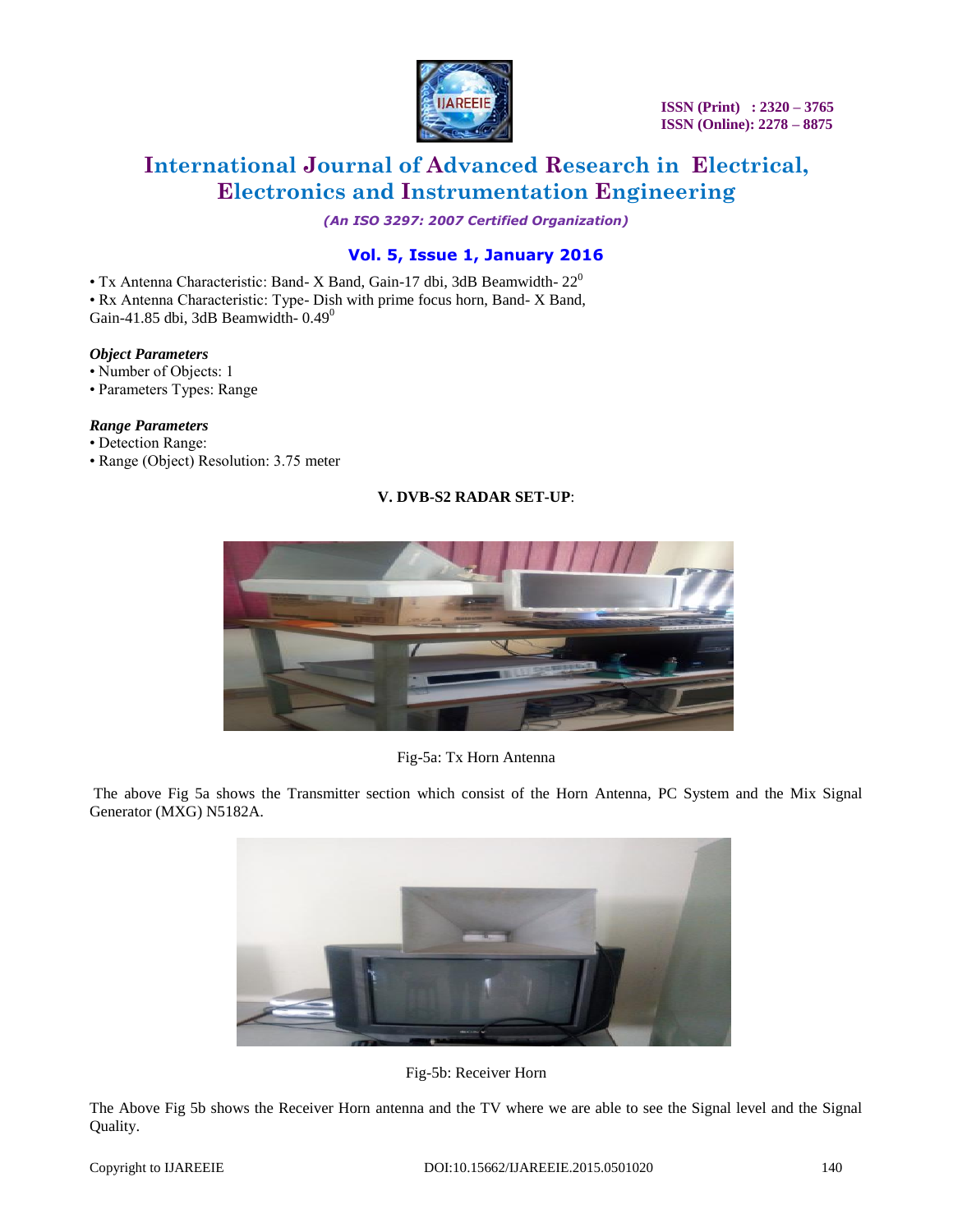

 **ISSN (Print) : 2320 – 3765 ISSN (Online): 2278 – 8875**

# **International Journal of Advanced Research in Electrical, Electronics and Instrumentation Engineering**

*(An ISO 3297: 2007 Certified Organization)*

### **Vol. 5, Issue 1, January 2016**

**B.Types of Target**



Fig.-5c: Test-Bed DVB-S2 RADAR



Fig.-5d**:** 0.7mx0.7mFlatPlate

#### *C.***Result Obtained**



Fig.-5e**:** Detection of the Flat Plate used for standard Target

 In the above set-up, the 0.7m x 0.7m flat plate is illuminated by the DVB-S2 RADAR using the PLS coded pulsed waveform. The target detection is measured in terms of Signal Quality and Signal Strength parameter display in the television screen. The commercially available DTH set-top box has been used as the receiver. Here the presence or absence of the target has been detected successfully.